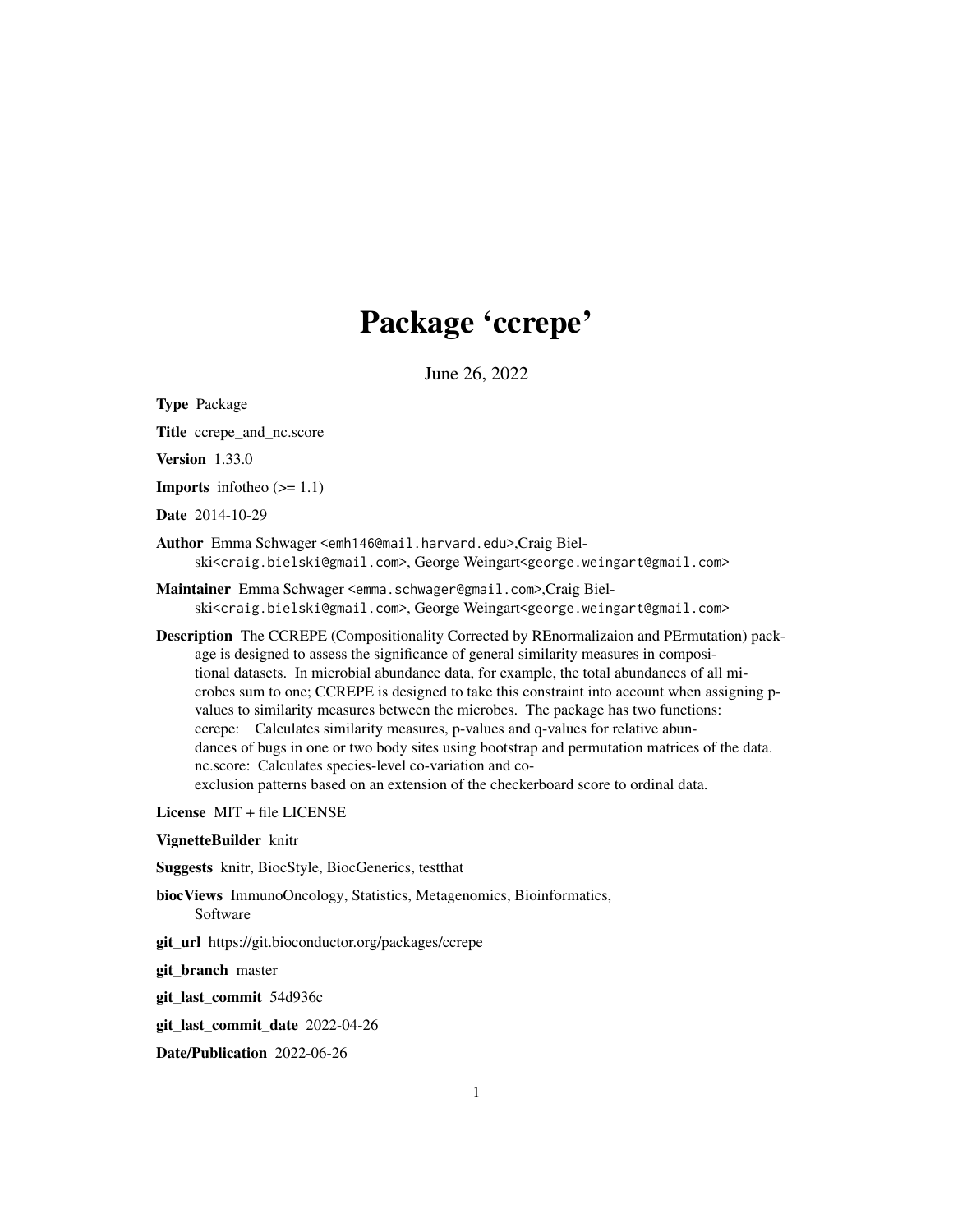# <span id="page-1-0"></span>R topics documented:

#### **Index** [9](#page-8-0)

| ccrepe-package | A package for analysis of sparse compositional data.<br>Allows calculation of the similarity measure nc-score and calculation                 |
|----------------|-----------------------------------------------------------------------------------------------------------------------------------------------|
|                | of compositionality-corrected p-values<br>for arbitrary similarity scores (including user-defined) applied to com-<br><i>positional data.</i> |

# Description

ccrepe was developed for use with microbial relative abundance data data, which is both sparse and compositional in nature.

# Details

| Package: | ccrepe     |
|----------|------------|
| Type:    | Package    |
| Version: | 1.0        |
| Date:    | 2013-04-18 |
| License: | MIT        |

# Author(s)

Emma Schwager <emma.schwager@gmail.com>, Craig Bielski<craig.bielski@gmail.com> Maintainer: Emma Schwager <emma.schwager@gmail.com>, Craig Bielski<craig.bielski@gmail.com>, George Weingart<george.weingart@gmail.com>

ccrepe *Calculates compositionality-corrected p-values and q-values for compositional data using an arbitrary distance metric.*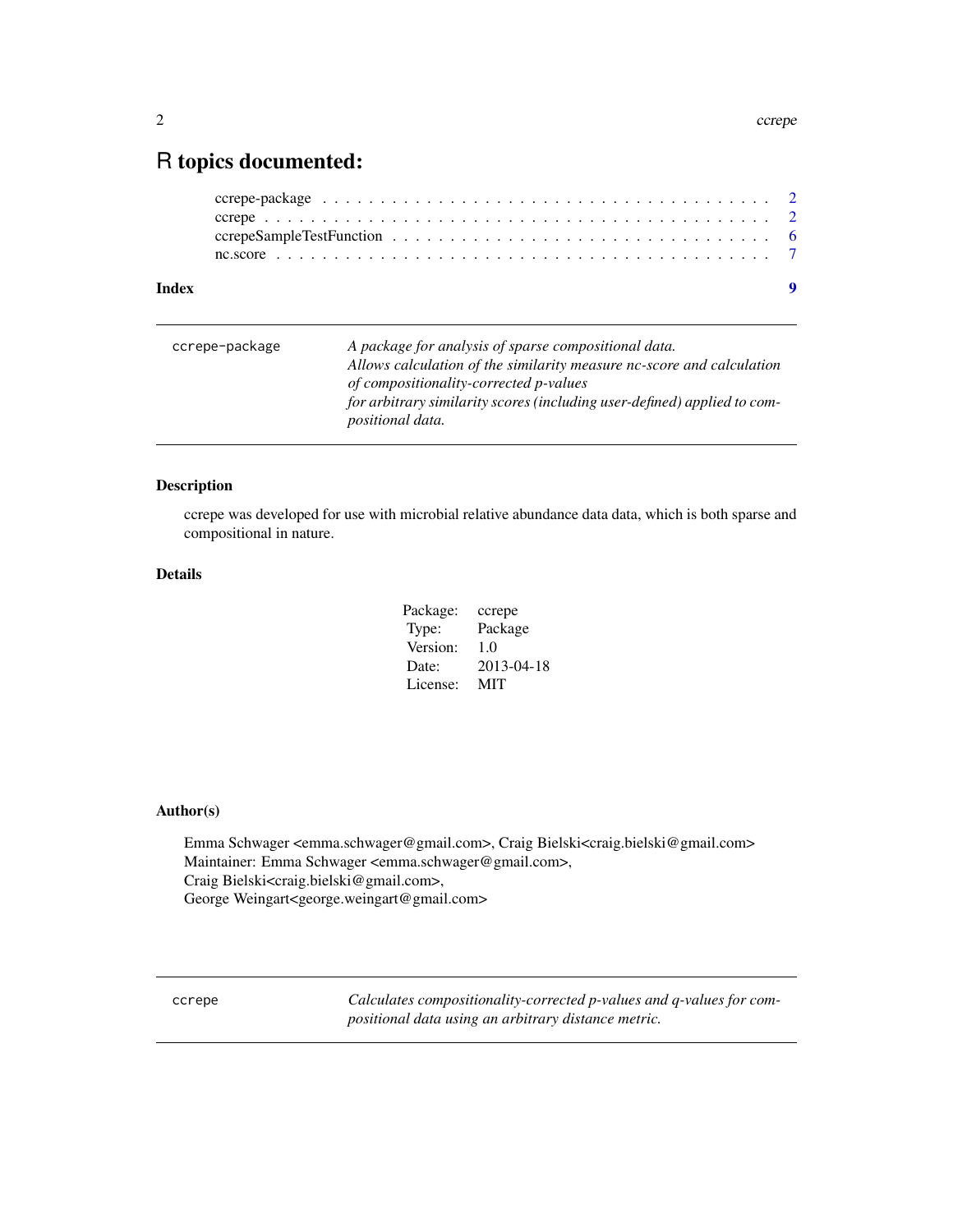#### ccrepe 3

#### Description

ccrepe calculates compositionality-corrected p-values and q-values for compositional data by generating first a null distribution of the distance metric generated by permutation and renormalization of the data, and then by generating an alternative distribution of the distance metric by bootstrap resampling of the data. For greater detail, see References

The two distributions are compared using a pooled-variance Z-test to give a compositionalitycorrected p-value. The p-values can be calculated for all appropriate (passing certain quality-control measures) pairwise comparisons, or for a subset of user-specified ones.

Q-values are additionally calculated using the Benjamin-Hochberg-Yekutieli procedure (see References)

# Usage

```
ccrepe(
x = NA,
y = NA,
sim.score = cor,
sim.score.args = list(),
min.subj = 20,iterations = 1000,
subset.cols.x = NULL,
subset.cols.y = NULL,
errthresh = 1e-04,
verbose = FALSE,
iterations.gap = 100,
distributions = NA,
compare.util.in.x = TRUE,concurrent.output = NA,
make.output.table = FALSE)
```
#### Arguments

| $\mathsf{x}$ | First data frame or matrix containing the relative abundances in cavity $1:$ columns<br>are bugs, rows are samples. (Rows should therefore sum to a constant.)<br>The subjectIDs, if present, are assumed to be the row names and NOT the first<br>column of data.                                                                                                                    |
|--------------|---------------------------------------------------------------------------------------------------------------------------------------------------------------------------------------------------------------------------------------------------------------------------------------------------------------------------------------------------------------------------------------|
| y            | Second dataframe or matrix (optional) containing the relative abundances in cav-<br>ity2: columns are bugs, rows are samples.<br>The subjectIDs, if present, are assumed to be the row names. If both x and y are<br>specified, they will be merged by row names. If no row names are specified for<br>either or both datasets, the default is to use the row numbers as subject IDs. |
| sim.score    | A function defining a similarity measure, such as cor or ne.score. This similar-<br>ity measure can be a pre-defined R function or user-defined. If the latter, certain<br>properties should be satisfied as detailed below (also see examples). The default<br>similarity measure is Spearman correlation.<br>$\Delta$ user-defined similarity measure should:                       |

A user-defined similarity measure should: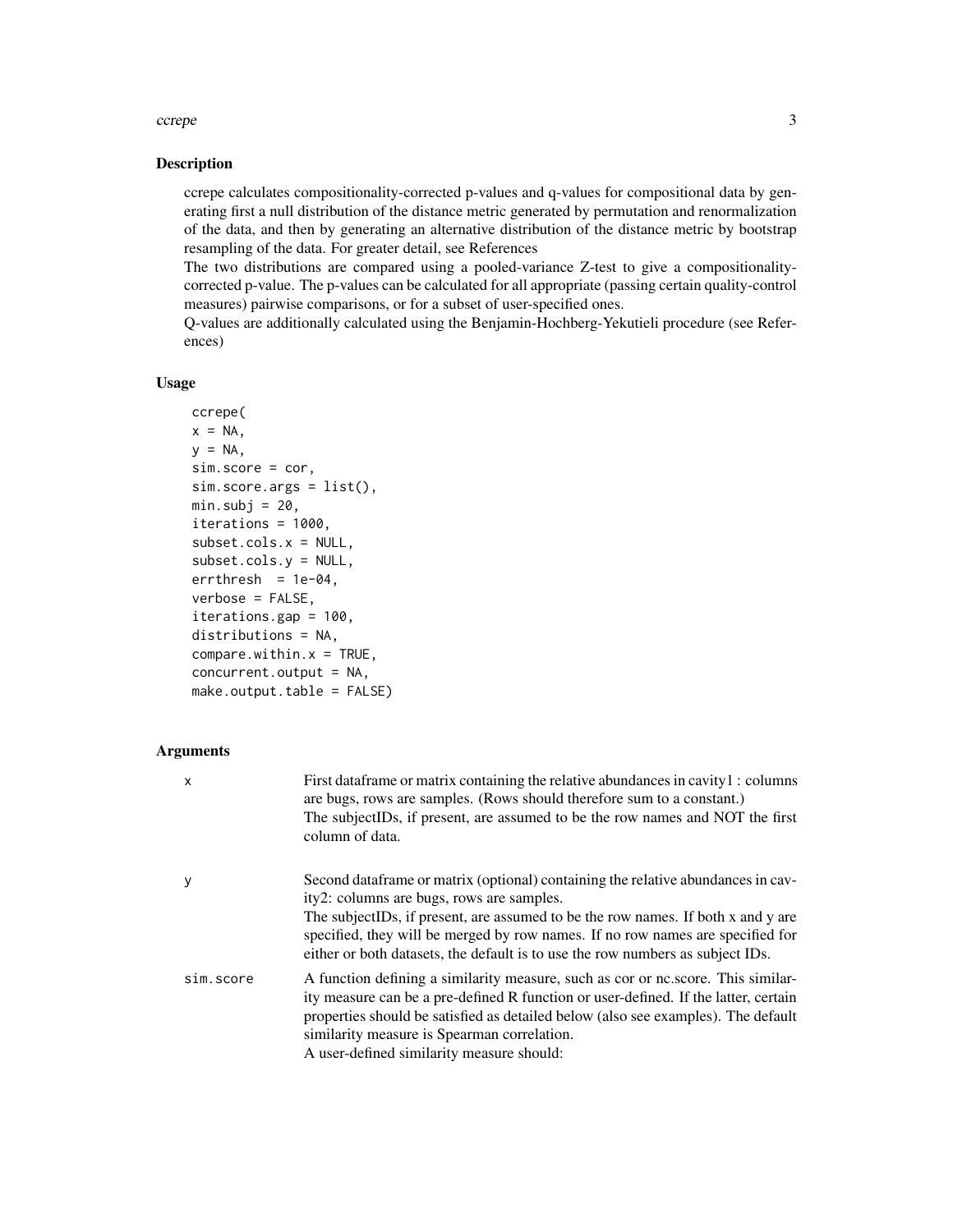|                                                                            |                   | 1. Be able to take either two inputs which are vectors or one input which is either<br>a matrix or a dataframe<br>2. In the case of two inputs, return a single number<br>3. In the case of one input, return a matrix in which the $(i,j)$ th entry is the simi-<br>larity score for column i and column j in the original matrix<br>4. Resulting matrix (in the case of one input) must be symmetric<br>5. The inputs must be named x and y |
|----------------------------------------------------------------------------|-------------------|-----------------------------------------------------------------------------------------------------------------------------------------------------------------------------------------------------------------------------------------------------------------------------------------------------------------------------------------------------------------------------------------------------------------------------------------------|
|                                                                            |                   | sim. score. args A list of arguments for the measurement function. For example: In the case of<br>cor, the following would be acceptable: sim.score.args = list(method='spearman',use='complete.obs'<br>$\mathcal{L}$                                                                                                                                                                                                                         |
|                                                                            | min.subj          | Minimum number of samples that must be non-missing in a bug/feature/column<br>in order to apply the similarity measure to that bug/feature/column. This is to<br>ensure that there are sufficient subjects to perform a bootstrap (default: 20).                                                                                                                                                                                              |
|                                                                            | iterations        | The number of iterations of bootstrap and permutation (default: 1000).                                                                                                                                                                                                                                                                                                                                                                        |
|                                                                            | subset.cols.x     | A vector of column indices from x to indicate which features to compare                                                                                                                                                                                                                                                                                                                                                                       |
|                                                                            | subset.cols.y     | A vector of column indices from y to indicate which features to compare                                                                                                                                                                                                                                                                                                                                                                       |
|                                                                            | errthresh         | If feature has number of zeros greater than errthresh $\sqrt{(1/n)}$ , that feature is ex-<br>cluded                                                                                                                                                                                                                                                                                                                                          |
|                                                                            | verbose           | Logical: an indicator whether the user requested verbose output, which prints<br>periodic progress of the algorithm through the dataset(s), as well as including<br>more detailed output. (default:FALSE)                                                                                                                                                                                                                                     |
|                                                                            | iterations.gap    | If output is verbose - number of iterations after issue a status message (De-<br>fault=100 - displayed only if verbose=TRUE).                                                                                                                                                                                                                                                                                                                 |
|                                                                            | distributions     | Output Distribution file (default:NA).                                                                                                                                                                                                                                                                                                                                                                                                        |
| compare.within.x                                                           |                   |                                                                                                                                                                                                                                                                                                                                                                                                                                               |
|                                                                            |                   | A boolean value indicating whether to do comparisons given by taking all sub-<br>sets of size 2 from subset.cols.x or to do comparisons given by taking all possible<br>combinations of subset.cols.x or subset.cols.y. If TRUE but subset.cols.y=NA,<br>returns all comparisons involving any features in subset.cols.x. This argument<br>is only used when y=NA.                                                                            |
|                                                                            | concurrent.output |                                                                                                                                                                                                                                                                                                                                                                                                                                               |
|                                                                            |                   | Optional output file to which each comparison will be written as it is calculated.                                                                                                                                                                                                                                                                                                                                                            |
|                                                                            | make.output.table |                                                                                                                                                                                                                                                                                                                                                                                                                                               |
|                                                                            |                   | A boolean value indicating whether to include table-formatted output.                                                                                                                                                                                                                                                                                                                                                                         |
| <b>Value</b>                                                               |                   |                                                                                                                                                                                                                                                                                                                                                                                                                                               |
| Returns a list containing the calculation results and the parameters used. |                   |                                                                                                                                                                                                                                                                                                                                                                                                                                               |

Default parameters shown:

| min.subj  | Description above                   |
|-----------|-------------------------------------|
| errThresh | Description same as errthresh above |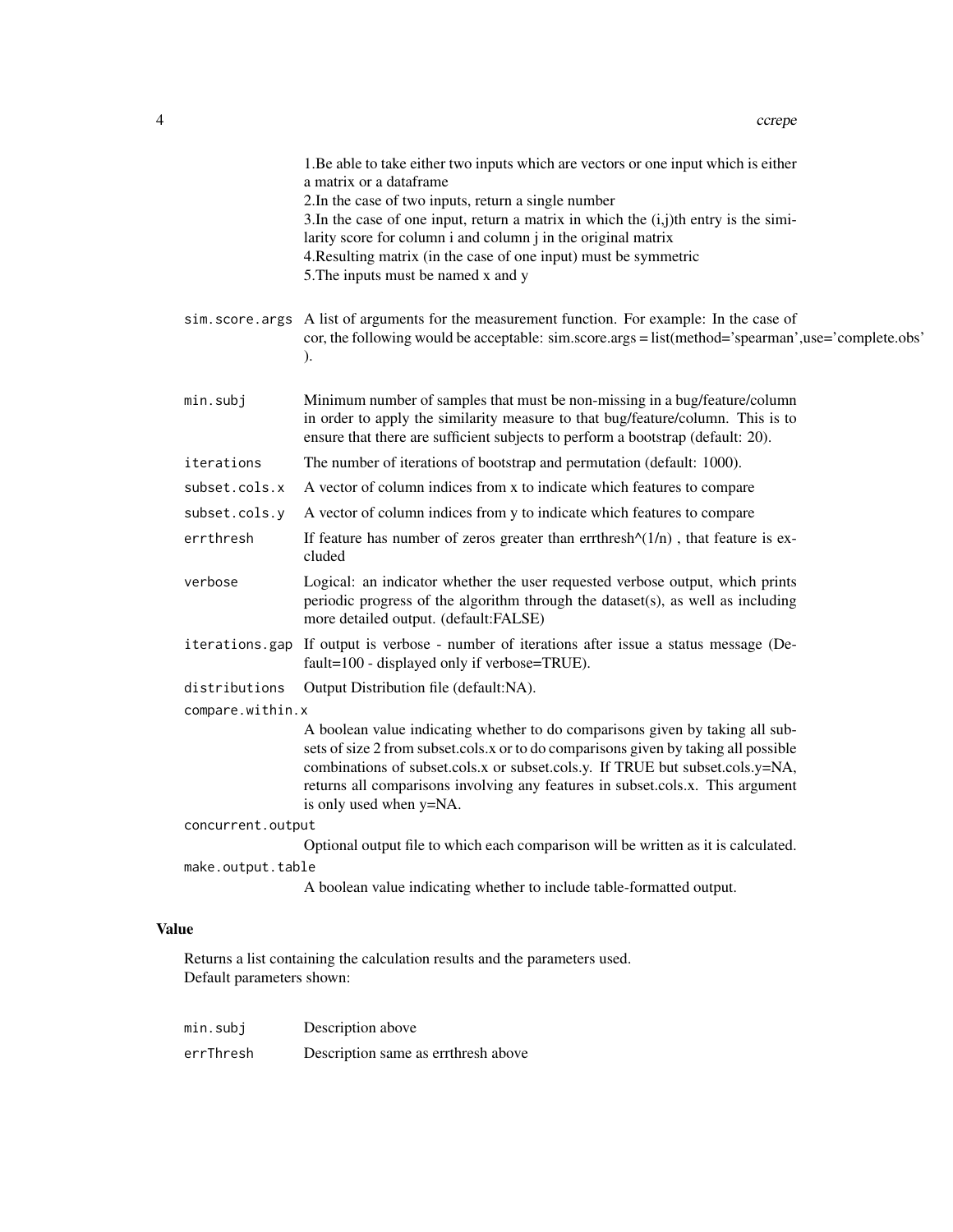#### ccrepe 5

| sim.score    | A matrix of the similarity scores for all the requested comparisons. The $(i,j)$ th<br>element of sim.score correponds to the similarity score of column i (or the ith<br>column of subset.cols.1) and column j (or the jth column of subset.cols.1) in one<br>dataset, or to the similarity score of column i (or the ith column of subset.cols.1)<br>in dataset x and column $\mathbf j$ (or the jth column of subset.cols.2) in dataset y in the<br>case of two datasets. |
|--------------|------------------------------------------------------------------------------------------------------------------------------------------------------------------------------------------------------------------------------------------------------------------------------------------------------------------------------------------------------------------------------------------------------------------------------------------------------------------------------|
| p.values     | A matrix of the p-values for all the requested comparisons. The $(i, j)$ th element<br>of p. values corresponds to the p-value of the $(i,j)$ th element of sim.score.                                                                                                                                                                                                                                                                                                       |
| q.values     | A matrix of the Benjamini-Hochberg-Yekutieli FDR corrected p-values. The<br>$(i, j)$ th element of q.values corresponds to the q-value fo the $(i, j)$ th element of<br>sim.score.                                                                                                                                                                                                                                                                                           |
| z.stat       | A matrix of the z-statistics for all the requested comparisons. The $(i,j)$ th element<br>corresponds to the z-statistic which gave rise to the $(i,j)$ th p-value.                                                                                                                                                                                                                                                                                                          |
| output.table | (Only if make.output.table=TRUE) A table where each row is one comparision.<br>Each row contains the features being compared with their similarity scores, z-<br>statistics, p-values and q-values                                                                                                                                                                                                                                                                           |
|              | Additional parameters if verbose=TRUE:                                                                                                                                                                                                                                                                                                                                                                                                                                       |

| iterations           | <b>Description Above</b> |  |
|----------------------|--------------------------|--|
| subset.cols.x        | <b>Description Above</b> |  |
| subset.cols.y        | Description Above        |  |
| iterations.gap       | <b>Description Above</b> |  |
| sim.score.parameters |                          |  |
|                      | <b>Description Above</b> |  |
| compare.within.x     |                          |  |
|                      | <b>Description Above</b> |  |
| make.output.table    |                          |  |
|                      | <b>Description Above</b> |  |

# Author(s)

Emma Schwager <emma.schwager@gmail.com>

#### References

Emma Schwager and Colleagues. Detecting statistically significant associtations between sparse and high dimensional compositioanl data. In Progress.

Benjamini and Yekutieli (2001). "The control of the false discovery rate in multiple testing under dependency." The Annals of Statistics. Vol. 19, No. 4. pp. 1165-1188.

# Examples

```
data <- matrix(rlnorm(40,meanlog=0,sdlog=1),nrow=10)
data.rowsum <- apply(data,1,sum)
data.norm <- data/data.rowsum
testdata <- data.norm
```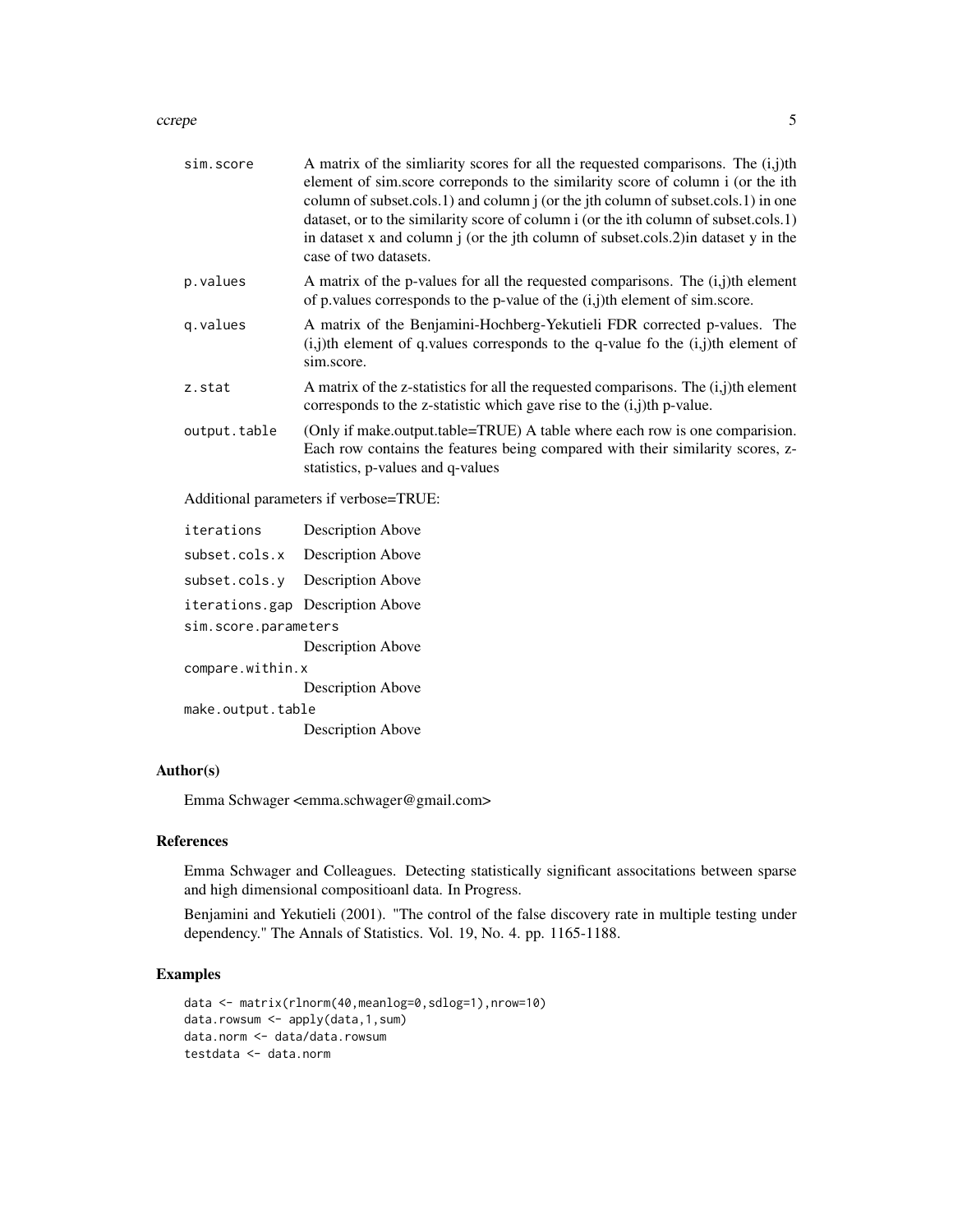```
dimnames(testdata) <- list(paste("Sample",seq(1,10)),paste("Feature",seq(1,4)))
ccrepe.results <-ccrepe (x=testdata, iterations=20, min.subj=10)
ccrepe.results.nc.score <- ccrepe(x=testdata,iterations=20,min.subj=10,sim.score=nc.score)
ccrepe.results
ccrepe.results.nc.score
```
ccrepeSampleTestFunction

*ccrepeSampleTestFunction - Simple example of a test measurent function to be used with ccrepe*

#### Description

This simple example of a test measurent function to be used with ccrepe used in the same fashion that cor would be used Some properties of the function: 1. Be able to take either two inputs which are vectors or one input which is either a matrix or a data frame 3. In the case of one input, return a matrix in which the  $(i,j)$ th entry is the similarity score for column i and column j in the original matrix 4.Resulting matrix must be symmetric 5.The inputs must be named x and y

#### Usage

```
ccrepeSampleTestFunction(x, y = NA)
```
#### **Arguments**

| x is a vector or a matrix                 |
|-------------------------------------------|
| y is a vector.                            |
| if y selected then x must be a vector too |

# Value

If x and y are vectors it returns a number:  $0.5$  If x is a matrix it returns a matrix of all  $0.5$ 

# Author(s)

Emma Schwager <emma.schwager@gmail.com>

<span id="page-5-0"></span>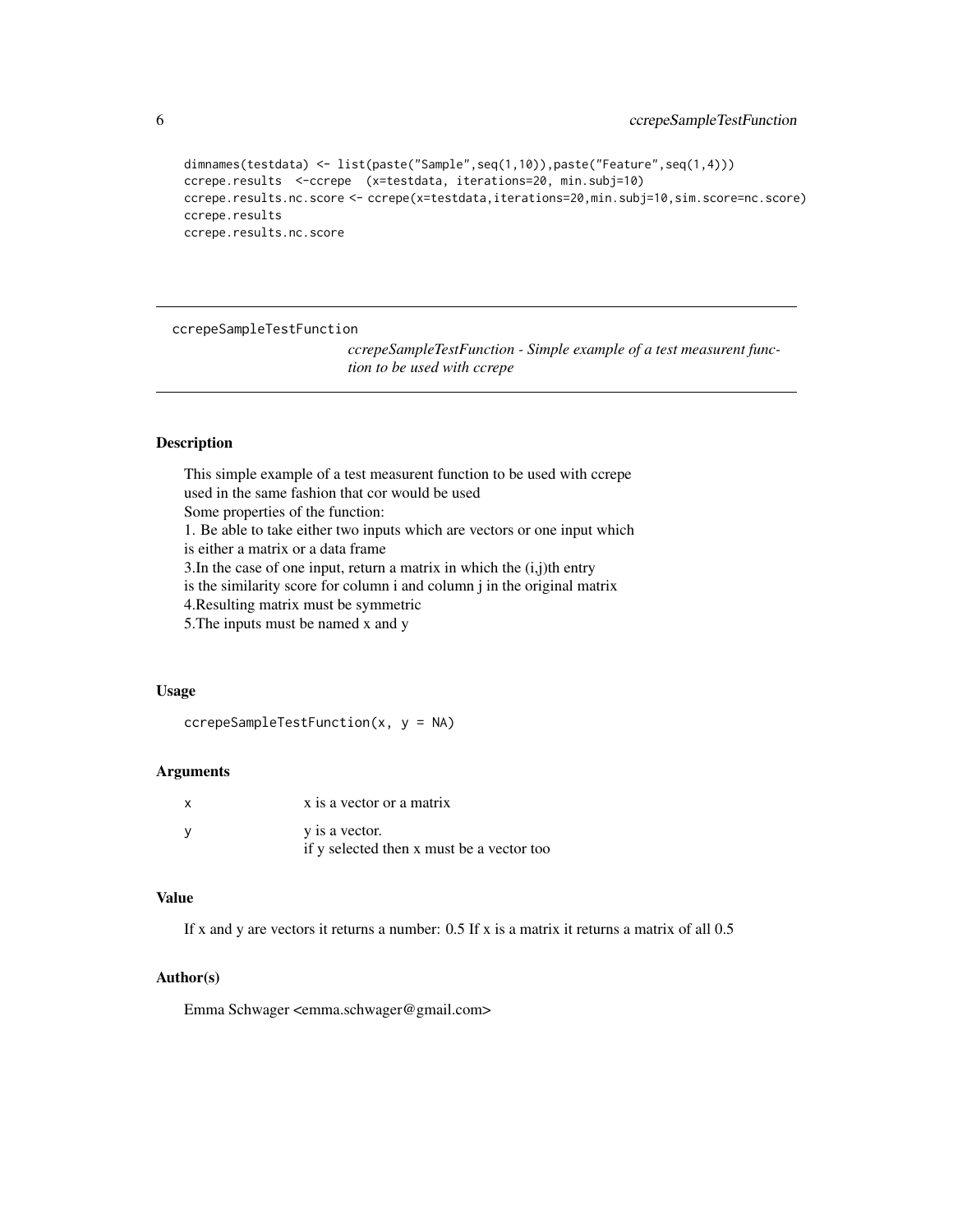<span id="page-6-0"></span>nc.score *nc.score*

#### Description

nc.score calculates species-level co-variation and co-exclusion patterns based on an extension of the checkerboard score to ordinal data.

It is an extension to Diamond's checkerboard score (See references below) to ordinal data and implements a framework for robust detection of species-level association patterns in metagenomic data.

#### Usage

```
nc.score(x,
y = NULL,use = "everything",
nbins = NULL,
bin.cutoffs = NULL
\lambda
```
#### Arguments

| X           | A numeric vector, data frame, or matrix. The first entity to be processed. Columns<br>are bugs, rows are samples.                                                                                                                                        |
|-------------|----------------------------------------------------------------------------------------------------------------------------------------------------------------------------------------------------------------------------------------------------------|
| y           | NULL(default) or a umeric vector, data frame, or matrix with compatible di-<br>mensions to x. Columns are features, rows are samples.                                                                                                                    |
| use         | An optional character string giving method for computing covariances in the<br>presence of missing values. This must be (an abbreviation of) on of the strings<br>"everything", "all.obs", "complete.obs", "na.or.complete", or "pairwise.complete.obs". |
| nbins       | A non-negative integer of the number of bins to generate (cutoffs will be gener-<br>ated by the discretize function from the infotheo package).                                                                                                          |
| bin.cutoffs | A list of values demarcating the bin cutoffs. The binning is performed using the<br>findInterval function.                                                                                                                                               |

# Value

Matrix or vector of normalized scores.

# Author(s)

Craig Bielski<craig.bielski@gmail.com>

#### References

Emma Schwager and Colleagues. Detecting statistically significant associtations between sparse and high dimensional compositioanl data. In Progress.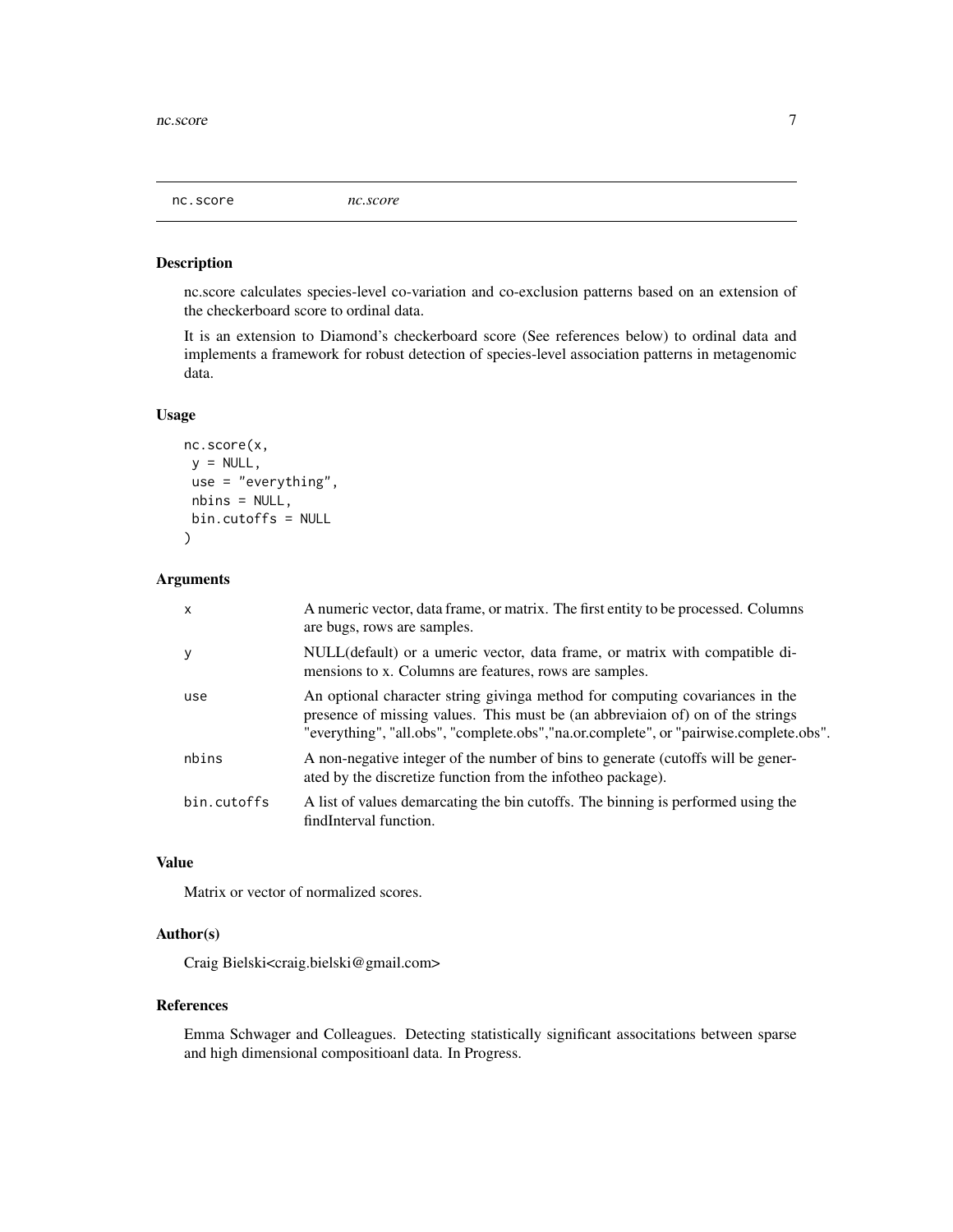# Examples

```
data <- matrix(rlnorm(40,meanlog=0,sdlog=1),nrow=10)
data.rowsum <- apply(data,1,sum)
data.norm <- data/data.rowsum
testdata <- data.norm
dimnames(testdata) <- list(paste("Sample",seq(1,10)),paste("Feature",seq(1,4)))
nc.score.results <- nc.score( x=testdata )
nc.score.results.bins <- nc.score( x=testdata )
nc.score.results.bin.cutoffs <- nc.score( x=testdata )
nc.score.results
nc.score.results.bins
nc.score.results.bin.cutoffs
```